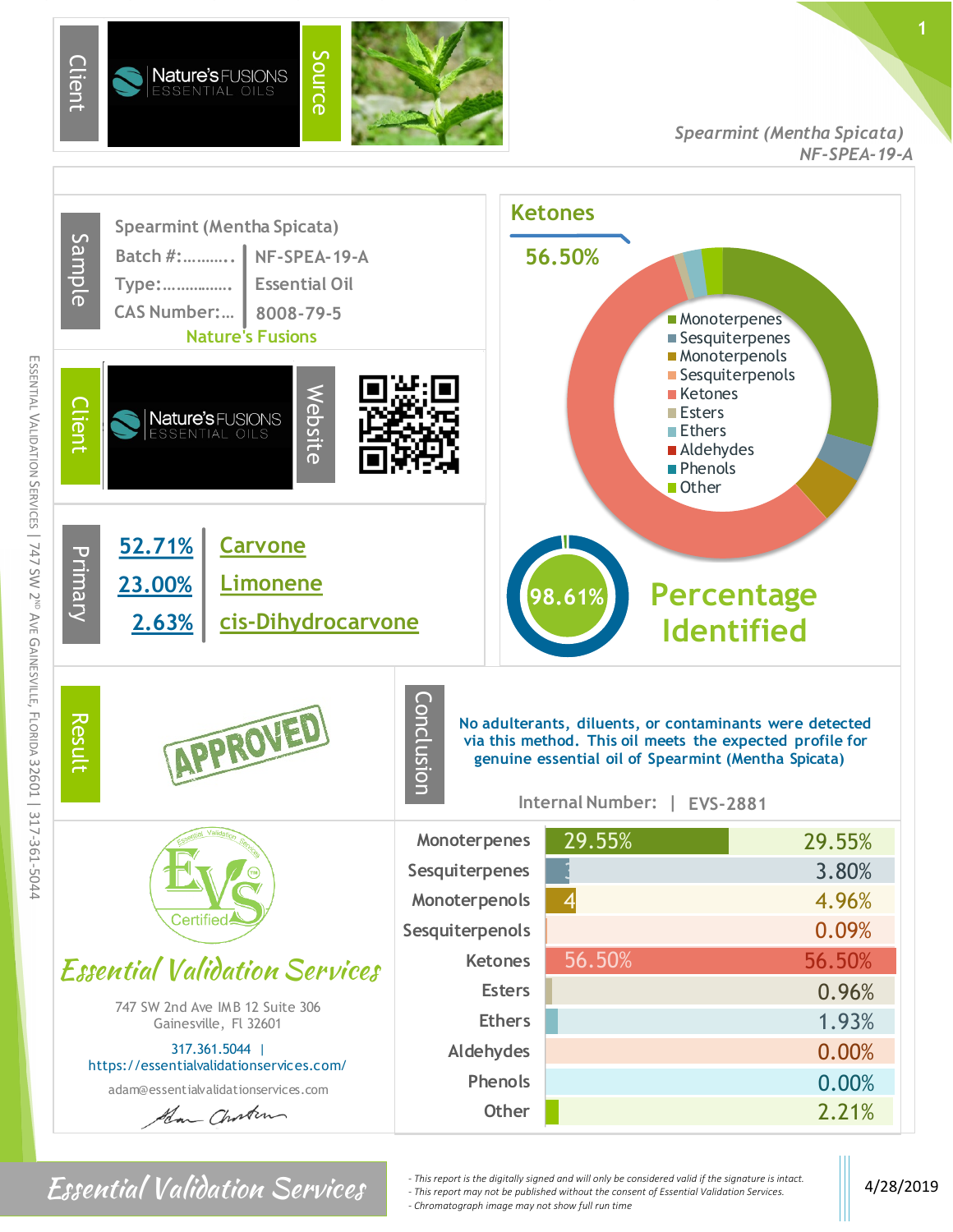

s

**Nature's FUSIONS**<br>ESSENTIAL OILS

Source



*Spearmint (Mentha Spicata) NF-SPEA-19-A*

| <b>Total Percentage</b> |           | 98.61% |                            |                |                            |
|-------------------------|-----------|--------|----------------------------|----------------|----------------------------|
| <b>Number</b>           | <b>RT</b> | Area % | <b>Compound Name</b>       | R <sub>l</sub> | <b>Chemical Family</b>     |
| $\mathbf{1}$            | 11.35     | 0.11%  | 2,5-Diethyltetrahydrofuran | 895.30         | Furan                      |
| 2                       | 12.24     | 0.10%  | Hashishene                 | 922.00         | Monoterpene                |
| 3                       | 12.60     | 0.06%  | alpha-Thujene              | 927.80         | Monoterpene                |
| 4                       | 12.87     | 1.00%  | alpha-Pinene               | 936.10         | Monoterpene                |
| 5                       | 13.49     | 0.02%  | Camphene                   | 950.30         | Monoterpene                |
| 6                       | 14.55     | 0.61%  | Sabinene                   | 973.00         | Monoterpene                |
| $\overline{7}$          | 14.67     | 1.10%  | beta-Pinene                | 974.00         | Monoterpene                |
| 8                       | 14.79     | 0.01%  | 1-Octen-3-ol               | 980.00         | Aliphatic Alcohol          |
| 9                       | 15.09     | 0.02%  | Octan-3-one                | 981.00         | <b>Aliphatic Ketone</b>    |
| 10                      | 15.27     | 2.40%  | Myrcene                    | 989.20         | Monoterpene                |
| 11                      | 15.44     | 0.53%  | 3-Octanol                  | 992.00         | <b>Aliphatic Alcohol</b>   |
| 12                      | 15.83     | 0.16%  | alpha-Phellandrene         | 1002.00        | Monoterpene                |
| 13                      | 16.36     | 0.18%  | alpha-Terpinene            | 1014.00        | Monoterpene                |
| 14                      | 16.68     | 0.28%  | para-Cymene                | 1024.30        | Monoterpene                |
| 15                      | 16.91     | 23.00% | Limonene                   | 1029.50        | Monoterpene                |
| 16                      | 16.99     | 1.88%  | 1,8-Cineole                | 1031.80        | Monoterpene Ether          |
| 17                      | 17.22     | 0.08%  | (Z)-beta-Ocimene           | 1037.80        | Monoterpene                |
| 18                      | 17.66     | 0.04%  | (E)-beta-Ocimene           | 1047.70        | Monoterpene                |
| 19                      | 18.11     | 0.36%  | gamma-Terpinene            | 1054.00        | Monoterpene                |
| 20                      | 18.45     | 0.36%  | trans-Sabinene hydrate     | 1072.00        | Monoterpenol               |
| 21                      | 19.33     | 0.16%  | Terpinolene                | 1092.10        | Monoterpene                |
| 22                      | 19.73     | 0.14%  | Linalool                   | 1099.00        | Monoterpenol               |
| 23                      | 20.66     | 0.22%  | 1-Octenyl-3 acetate        | 1107.00        | Monoterpene Ester          |
| 24                      | 21.35     | 0.08%  | trans-Pinocarveol          | 1143.75        | Monoterpenol               |
| 25                      | 21.90     | 0.24%  | Menthone                   |                | 1155.00 Monoterpene Ketone |
| 26                      | 22.32     | 0.27%  | Isomenthone                |                | 1164.33 Monoterpene Ketone |
| 27                      | 22.40     | 0.13%  | delta-Terpineol            | 1166.00        | Monoterpenol               |
| 28                      | 22.62     | 1.85%  | Menthol                    | 1177.40        | Monoterpenol               |
| 29                      | 22.81     | 1.03%  | Terpinen-4-ol              |                | 1180.57 Monoterpenol       |
| 30                      | 23.32     | 0.37%  | alpha-Terpineol            | 1191.71        | Monoterpenol               |
| 31                      | 23.53     | 2.63%  | cis-Dihydrocarvone         | 1197.57        | <b>Monoterpene Ketone</b>  |
| 32                      | 23.82     | 0.25%  | trans-Dihydrocarvone       | 1203.83        | Monoterpene Ketone         |
| 33                      | 23.95     | 0.05%  | Octyl acetate              |                | 1211.00 Aliphatic Ester    |
| 34                      | 24.43     | 0.71%  | trans-Carveol              |                | 1223.14 Monoterpenol       |
| 35                      | 24.91     | 0.29%  | cis-Carveol                |                | 1232.25 Monoterpenol       |

*Finis report is the digitally signed and will only be considered valid if the signature is intact.*<br> *Allightantique Services* 4/28/2019<br> *Changebout mage way not be published without the consent of Essential Validation S - This report may not be published without the consent of Essential Validation Services. - Chromatograph image may not show full run time*